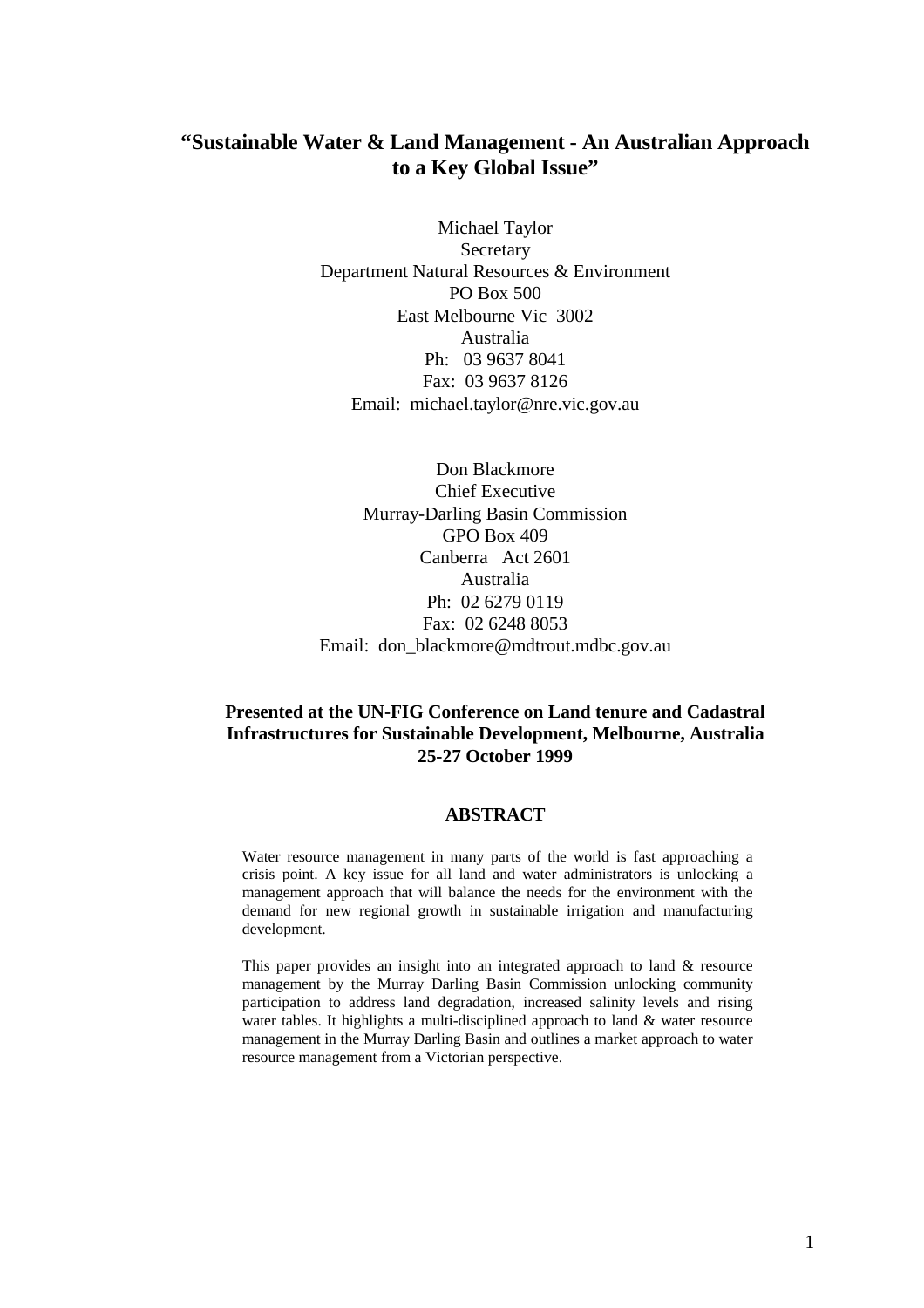### **THE SUSTAINABLE MANAGEMENT OF LAND & WATER RESOURCES FROM AND AUSTRALIAN AN GLOBAL PERSPECTIVE**

# **1 INTRODUCTION – INTERNATIONAL CONTEXT**

Population and economic activities are the main drivers of demand for water and water related services.

However the future structure of the worlds water industry is rapidly changing affected by macro drivers such as development and technological change, income distribution and life style, globalisation and privatisation, our natural resource systems, environmental sustainability and last but not least our ever increasing social and political agenda.

The world population reached 5.9 billion in 1998 and its annual increment is thought to have peaked between 1985 and 1990 at about 87 million per year. Even so, the world population will continue to increase significantly over the medium term.

In 1950 5,000 large dams were constructed and by the mid 90's the world had witnessed the construction of over 45,000 large dams.

But will this trend continue?

As population growth contributes to increasing demands for water-related services, so does urbanisation. In 1998, 39 percent of the world's population was urban and the figure will probably reach 57 percent by the year 2020 and over 70 percent for 2050.

At the same time countries around the world, like Australia, are witnessing the ever increasing pressures on our water resources, influenced by the global drivers I have described above, but importantly in the context of water in an ever increasing scarce environment.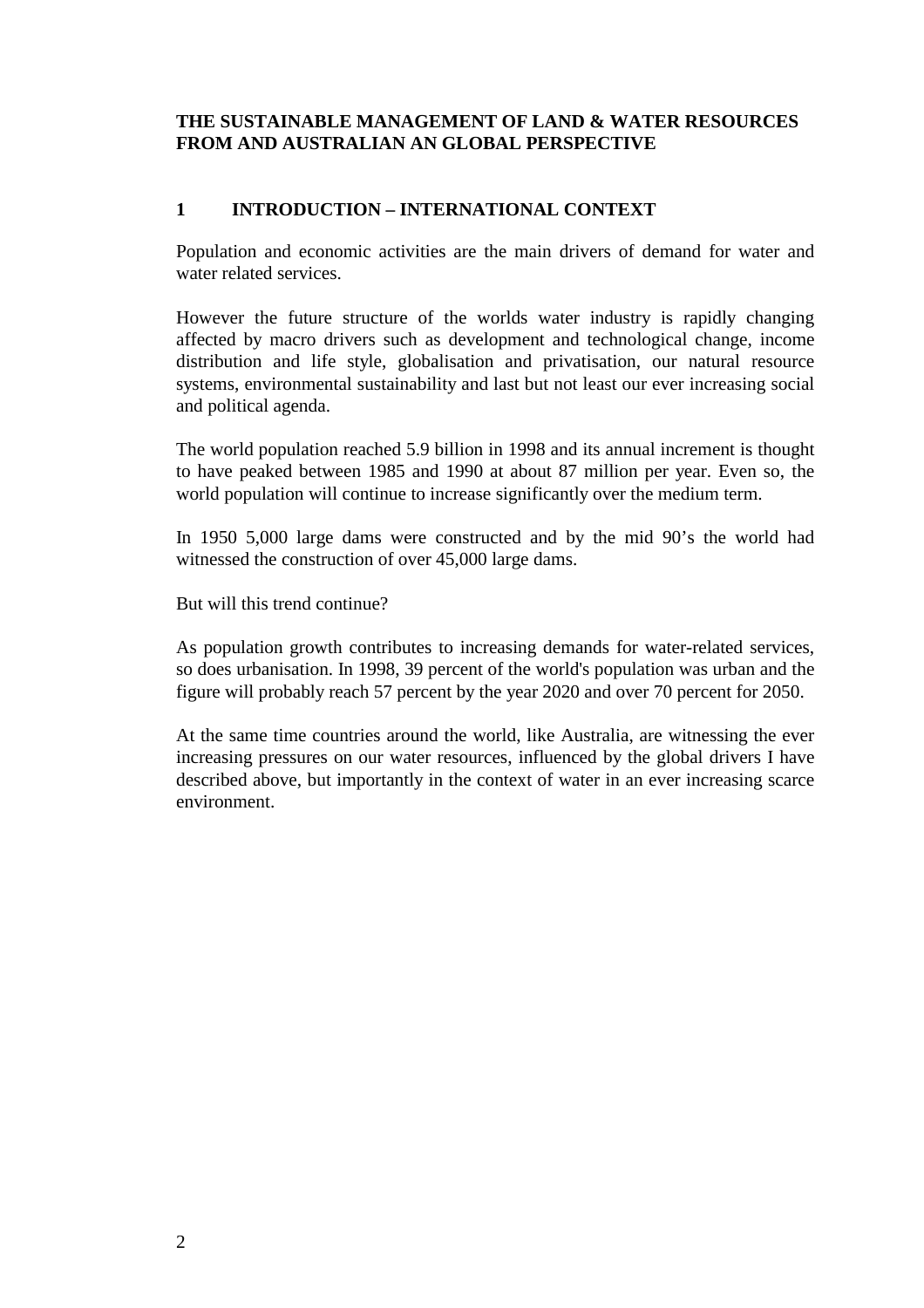| <b>Best Endowed</b>                                                                     |                          |                |                             |      |
|-----------------------------------------------------------------------------------------|--------------------------|----------------|-----------------------------|------|
|                                                                                         | Resources $(km^3$ /year) | % Withdrawals  |                             |      |
| World                                                                                   | 40,900                   |                |                             |      |
| <b>Brazil</b>                                                                           | 6,950                    | 1              |                             |      |
| Russia                                                                                  | 4,498                    | 8              |                             |      |
| Canada                                                                                  | 2,901                    | $\overline{2}$ |                             |      |
| China                                                                                   | 2,800                    | 14             |                             |      |
| Indonesia                                                                               | 2,530                    | 1              |                             |      |
| <b>USA</b>                                                                              | 2,478                    | 19             |                             |      |
| Bangladesh                                                                              | 2,357                    | 1              |                             |      |
| India                                                                                   | 2,085                    | 18             |                             |      |
| Venezuela                                                                               | 1,317                    |                |                             |      |
| Myanmar                                                                                 | 1,082                    |                |                             |      |
| Colombia                                                                                | 1,070                    |                |                             |      |
| Congo (ex Zaire)                                                                        | 1,019                    | --             |                             |      |
| Water Stress: Countries with annual withdrawals over 25 % of the resource (around 1990) |                          |                |                             |      |
| Kuwait (no country resources)                                                           |                          | Libya<br>374%  | <b>United Arab Emirates</b> | 300% |
| Saudi Arabia                                                                            | 164%                     | Yemen 136%     | Egypt                       | 97%  |
| <b>Israel</b>                                                                           | 86%                      | Belgium 72%    | Tunisia                     | 53%  |
| Afghanistan                                                                             | 52%                      | Korea<br>44%   | Iraq                        | 43%  |
| Spain                                                                                   | 41%                      | Jordan<br>41%  | Madagascar                  | 41%  |
| Morocco                                                                                 | 36%                      | 39%<br>Iran    | Pakistan                    | 33%  |
| Singapore                                                                               | 32%                      | 30%<br>Italy   | Germany                     | 31%  |
| South Africa                                                                            | 29%                      |                | Poland                      | 26%  |
|                                                                                         |                          |                |                             |      |

The following table highlights this issue in terms of water stressed countries around the world.

*Table 1 Annual Freshwater Resources, Withdrawals and Stress* Source: Gleick (1998) and Raskin et al (1995)

The globalisation of the world economy has also resulted in business management and market based approaches being increasingly applied to water development and water management around the world. The following provides evidence of these trends:

Decreased or exhaustion of government and international financing for large public works, including dams;

- $\Box$  the corporatisation of previously public owned utilities and water systems, and the opening of the sector to private investments;
- $\Box$  the reduction of subsidies and increasing full pricing of water and energy;
- $\Box$  the creation of water and power markets; and
- $\Box$  the decentralisation of public infrastructures to local authorities or its handing down to users consortiums.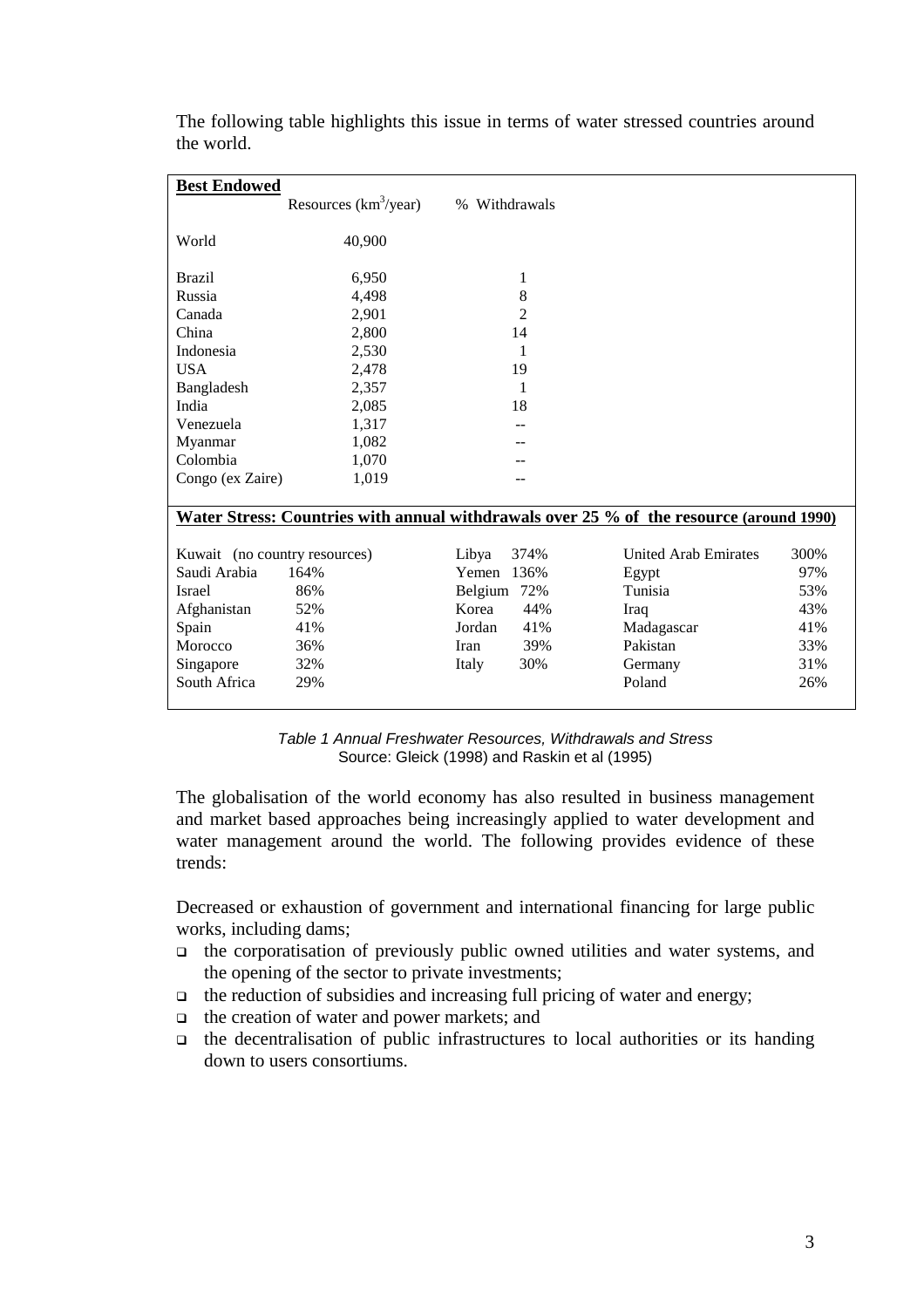One of the areas where changes in governance and social agendas of the last three decades are more evident, is environmental sustainability. While the focus of new environmentalism range from global to local, one unifying concept is its plea to look at nature not as an array of replaceable inputs to the economic process, but as the very base of the long term human well being on earth. In the long run, the availability of ecosystem services, water supply, clean air, continued biodiversity and hospitable climates, is key to the ability of future generations to survive and flourish.

In response to the changing world environment and to the internal needs within the Murray Darling Basin we have started to manage water as a scarce resource. We have done this in the context of an integrated catchment management approach and amongst other things have put in place a unique system of tradeable water entitlements to facilitate economic and environmental improvements. This paper describes the environment in which these changes were created and what our aspirations are for the future.

An integrated approach to management of the Murray-Darling Basin commenced in 1985 and built on the arrangements for water sharing between the three southern states which commenced in 1915. This paper deals with the institutional arrangements such as water trading, the Salinity and Drainage Strategy and with natural resource management including community participation. In addressing these issues I do not propose to spend all of my time wrestling with definitions of what is meant by `integrated', `natural resource management', or present my definition of sustainability. Nevertheless, I want to outline the path the Murray-Darling Basin Commission and its Council are treading towards a more sustainable future in the Murray-Darling Basin. By necessity, this means that we have to take a more integrated approach in the way we deal with issues. The Murray-Darling Basin Initiative, involving the five jurisdictions of the Commonwealth Government, New South Wales, Victoria, South Australia and Queensland provides for integration of policies and programs at the political and bureaucratic level.

However, the most important level at which integration is required is at the local and regional level, where agency and land owner representatives must combine across disciplines to tackle the natural resource problems that now face them. The Murray-Darling Basin Commission has developed and implemented a Natural Resources Management Strategy which recognises that the majority of the land is privately managed and successful long term change is dependent on a high degree of community involvement to both advise and carry out the necessary works and measures to address natural resources degradation. The Commission philosophy is that community participation is vital if sustainable resource management is to be achieved.

This paper provides some background to the Murray-Darling Basin Initiative, examines the issues which have been tackled to date within the Initiative, and looks at future options to enhance integration for the management and delivery of natural resource programs in the Basin.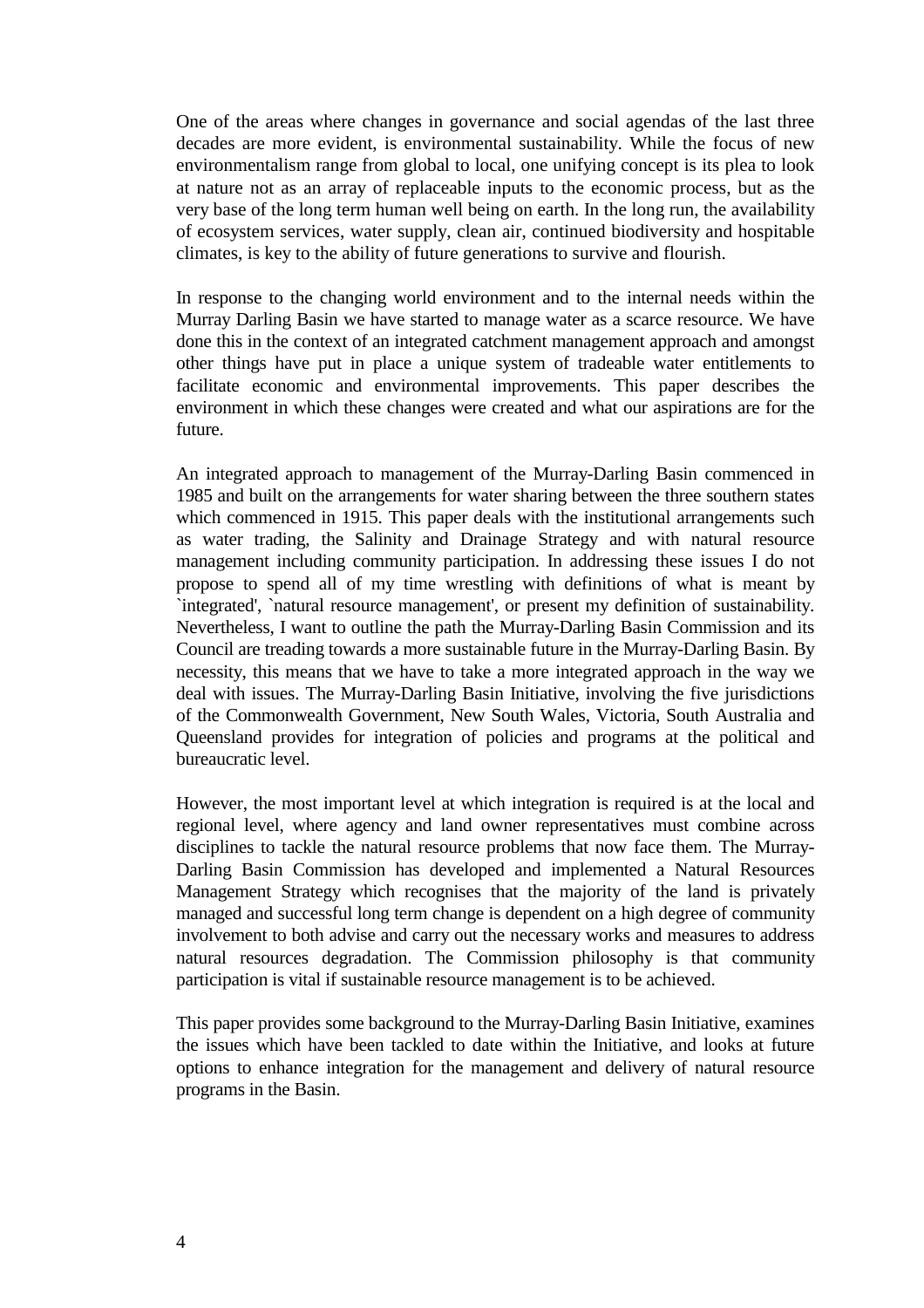

*Figure 1 - The Murray-Darling Basin*

The Murray-Darling Basin covers 1.06 million square kilometres or approximately 1/7 of the total area of Australia and is equivalent to the area of South Africa (see figure 1).

The Basin is Australia's most important agricultural region, accounting for approximately half of the nation's gross agricultural production. It contains or supports one quarter of the cattle herd, half of the sheep flock, half the crop land and almost three quarters of the irrigated land in Australia. The climate and topography vary dramatically from a mountain range along its eastern fringe to extensive flat, semi-arid to arid areas in the west. Significant areas of the Basin are degraded; with soil erosion, land and water salinisation, soil acidification and eutrophication of water ways and lakes becoming increasingly common.

It is clear that these problems need to be managed on a catchment basis if sustainable use of the natural resources of the Basin is to be achieved. The 1985 the Governments formed a Ministerial Council to coordinate and oversee the development of natural resources programs. The objective of Council is to *promote effective planning and management for the equitable, efficient and sustainable use of the water land and environmental resources of the Basin*. In 1988 an agreement was reached between three State Governments, and the Federal Government to facilitate joint management of the high priority natural resources issues.

### **2 MANAGEMENT STRUCTURE FOR THE MURRAY-DARLING BASIN INITIATIVE**

The critical development at the political and bureaucratic level over recent years has been the establishment of a management structure that enables matters of common interest to be developed, discussed, resolved and implemented. This management structure comprises three layers as is illustrated in figure 2.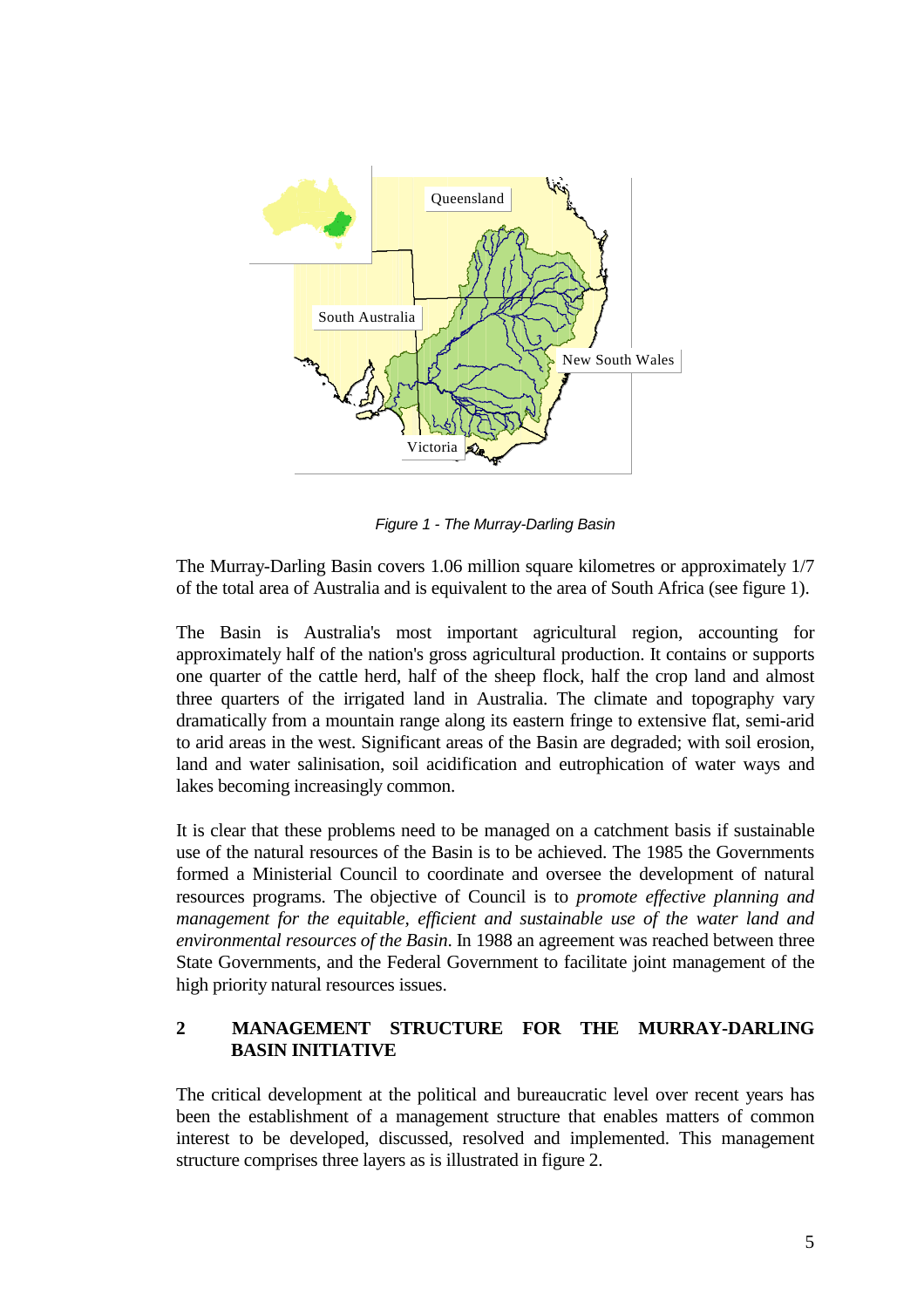Firstly, there is a Ministerial Council with representatives from the Federal and four State Governments. Each Government is represented on Council by Ministers representing between them the land, water and environment portfolios. The second layer is the executive arm of Council. This has two components: firstly, the Murray-Darling Basin Commission which has two representatives from each Government, representing land, water and environmental issues.



*Figure 2 - Management Structure for the Murray-Darling Basin Initiative*

Commissioners are usually the head of each agency, for example, the State Director of Water Resources. The Commission is supported by a technical executive, known as the Office of the Commission. The Office of the Commission carries out a number of statutory functions with regard to operation of the Commission's storages, sharing of water between the States and developing long-term natural resources management plans for the Basin's resources. The third component of the Initiative is a Community Advisory Committee. This Committee, which consists of both regional and special interest group representatives, reports directly to the Ministerial Council. The Committee's role is to advise Council of the effectiveness of the policies and programs being developed.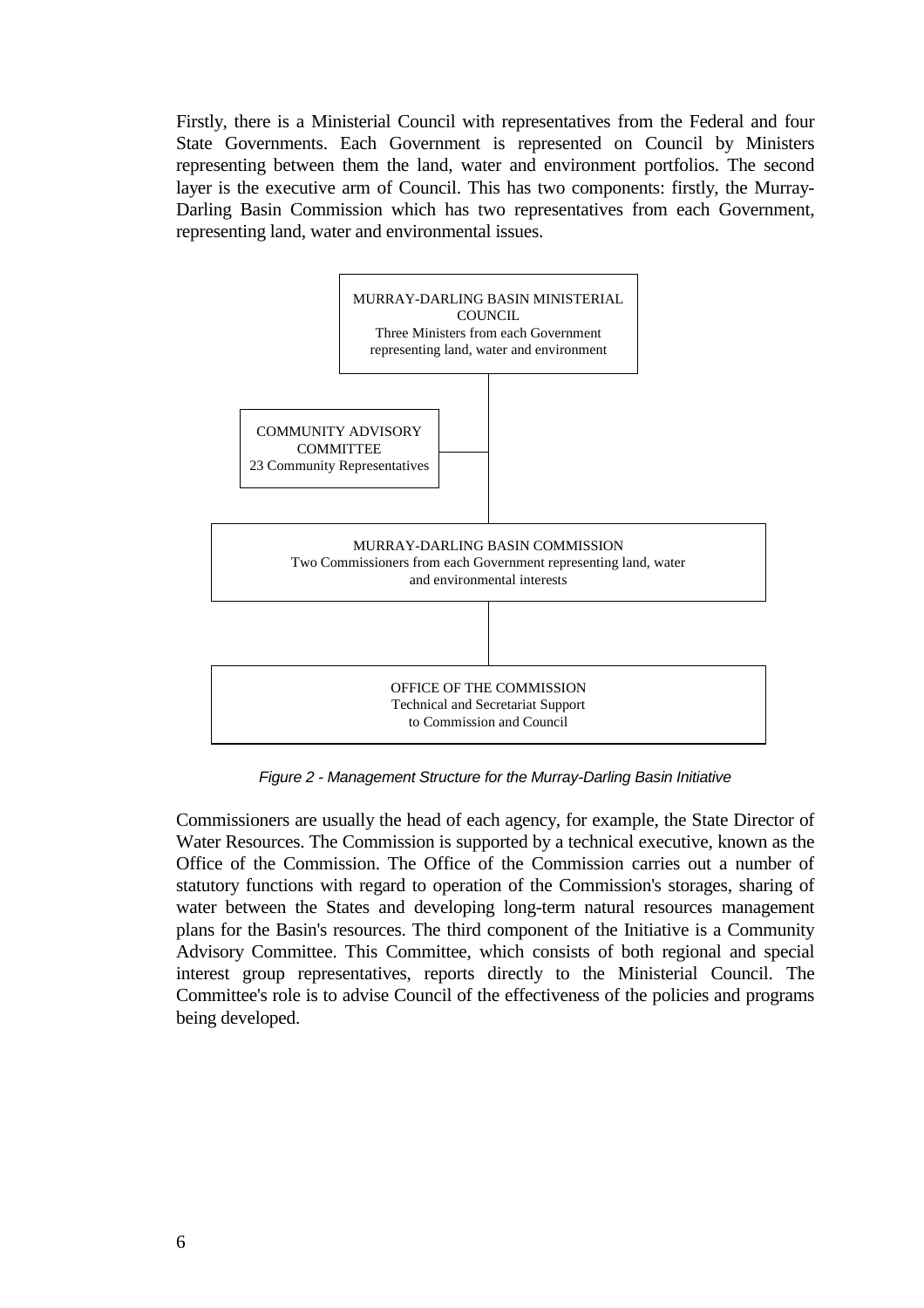#### **3 ISSUES INHIBITING COOPERATIVE MANAGEMENT**

Before significant co-operative action could be undertaken to deal with sustainable resource use there were two matters, affecting the distribution of wealth between the three States, which needed to be resolved. These matters concerned the distribution of the waters of the Murray-Darling Basin leading to the introduction of a cap or ceiling on the water taken from the streams in the Basin and the responsibilities for the cost of works and measures to address the increasing problem of rising River Murray salinity. The resolution of these issues is discussed below.

#### **3.1 Water Sharing**

Prior to Federation in 1901, there were many inter-State disputes over the use of River Murray waters. Settlement and development was uncoordinated, as individual states pursued their own interests, with little regard to other states. Following Federation, and after protracted negotiation, which included numerous conferences and Royal Commissions, an Agreement to share the water resources of the River Murray was reached in 1914. This Agreement remained largely unchanged until the late 1980s.



# **Storage Capacity in Major Dams**

*Figure 3 - Growth in Storage capacity throughout the Murray-Darling Basin*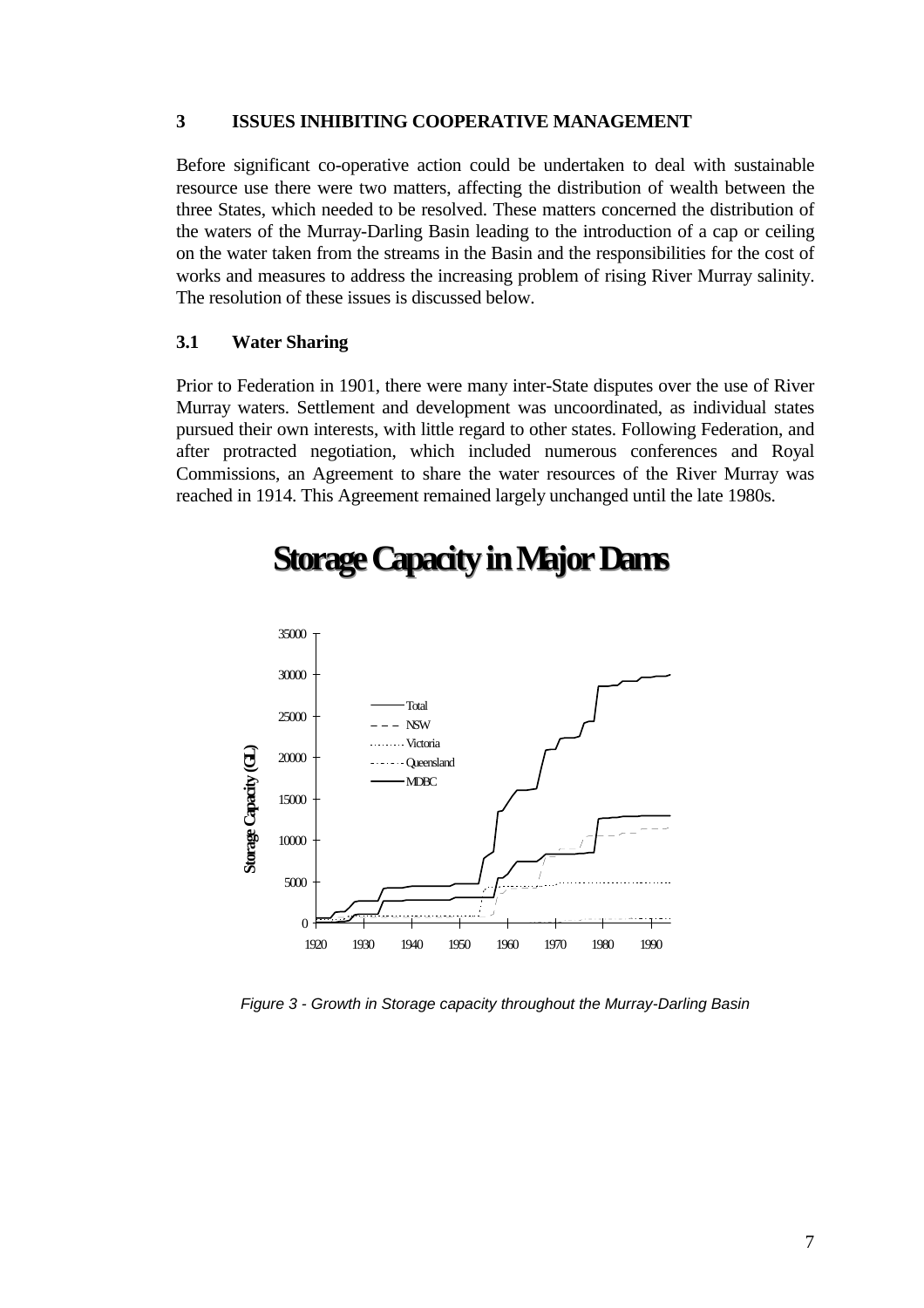In recent years the use of the available water resources of the Murray-Darling Basin approached the sustainable yield of the catchment which resulted in increased pressure to better define ownership of the resource (or establish property rights) and to establish equitable sharing arrangements among the three States — particularly during extended drought periods. Figure 3 demonstrates the growth in storage capacity throughout the Murray-Darling Basin from 1920 to the present; and figure 4 shows the trend in annual diversions over the same period.



*Figure 4 - Trends in annual diversion throughout the Murray-Darling Basin*

Resolution of the water sharing issue was an important precursor to co-operative management of the Basin's natural resources. There is no more powerful stimulus than the distribution of wealth to focus the political, bureaucratic and community minds on issues. In 1989, following extended negotiations over a 15 year period, the Murray-Darling Basin Commission and Council agreed to a revised method of water sharing. A system of continuous water accounting was introduced. This method of accounting provides the necessary water security for individual States, while at the same time providing some increased flexibility to pursue resource allocation policies suited to their development requirements. The water accounting system includes provision to protect the security of the overall system by specifying reserve storage volumes which must be maintained under specific conditions. The system is based on continuous accounting for water used by the States, capacity sharing of reservoirs and also provides an opportunity for the States to trade water, should they so desire. The strength of this system of water accounting is that it defines the `property right' of each State, taking into account previous agreements, the existing storage infrastructure, and recognising the massive seasonal variability of stream flows in the Basin. This system of continuous water accounting has provided a sound basis for future management of the shared water resources of the Basin, and has removed a major impediment to co-operative action.

In June 1995 the Ministerial Council (representing the Governments of Victoria, New South Wales, South Australia, Queensland and the Commonwealth) found that use was continuing to grow – not from the issuing of rights, but from activation of 'sleeper' licences as well as from higher take up of 'sales' and 'off quota' water.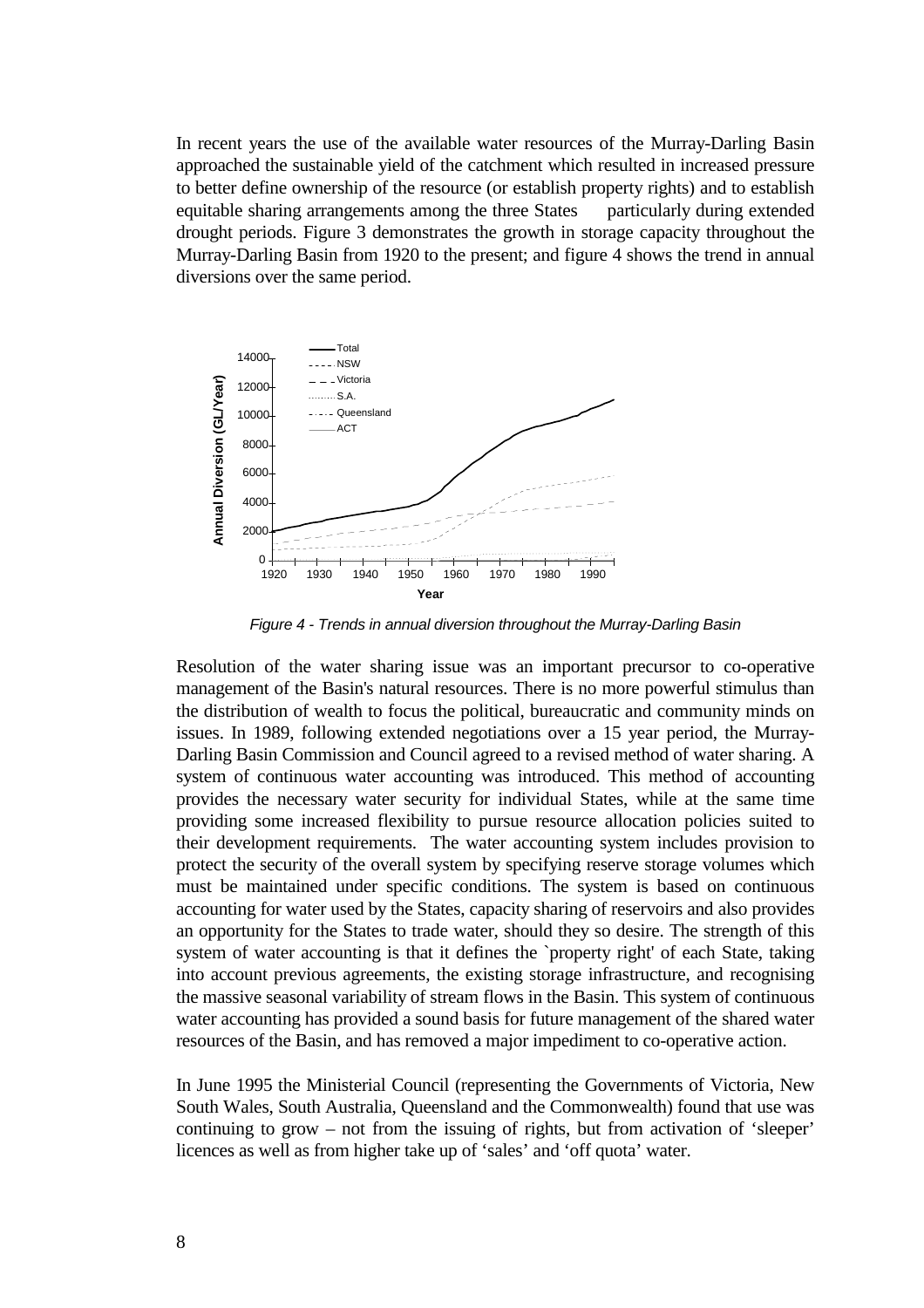This was because the system in place evolved at a time when water managers were trying to encourage development of the Basins water resources. As such the system rationed water during periods of shortage but was not effective for controlling use during normal non drought conditions.

The Ministerial Council decided an upper limit, or cap, must be placed on use.

The cap has been defined a 'the volume of water that would have been diverted under 1993/94 of development'. This means, that in any future year we are allowed to take the volume of water that would have been takn in that sort of climatic year, supposing we still had 1993/94 levels of farm development, dams, delivery systems, and take-up of rights. The council has in fact put in place a unique system providing balance between significant economic and social benefits and the environmental uses of water.

The cap restains diversion, not development. New developments under a system of water trading may still occur and are in fact promoted provided water is obtained by improving water use efficiency or by purchasing water from existing developments.

# **3.2 River Murray Salinity**

The other area in which there was significant intergovernment concerns was the sharing of the costs associated with River Murray salinity. Salinity levels in the lower reaches of the River Murray have been increasing over the last twenty or thirty years. These increases have resulted from:

- $\Box$  an increase in the diversion of fresh water from the rivers and streams of the Murray-Darling Basin. This diversion is currently averaging 10 500 000 ML per annum.
- ! an increase in drainage flows from irrigation areas which are becoming increasingly more salinised due to rising water tables
- $\Box$  an increase in groundwater flows to the tributaries and directly to the River Murray, resulting from the removal of the deeper rooted native vegetation from much of the catchment area.

The current cost of salinity to users of River Murray water of salinity is in the order of \$40m per annum<sup>2</sup>. Figure 5 illustrates the increase in River Murray salinity from about 60 EC units in the head works storages to about 800 EC as the River approaches the sea some 2 500km downstream.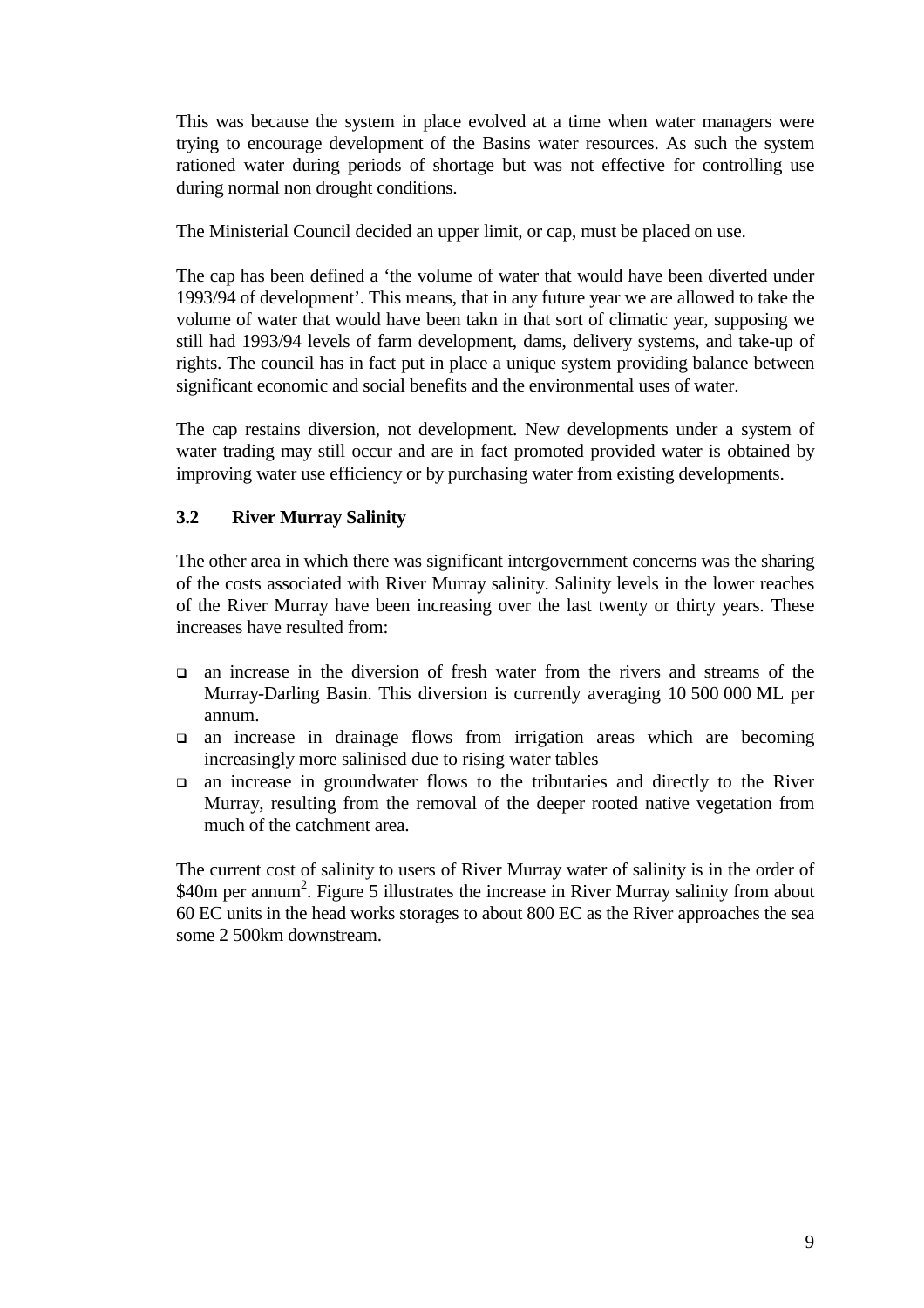

*Figure 5 - Variation in salinity along the length of the River Murray*

The issue that needed to be resolved was that the upper two States were the primary beneficiaries of the water diverted from the Basin, whereas the salinity consequences of that action are largely paid in the lower River. Prior to the establishment of the Murray-Darling Basin Commission and Council there was no clear strategy to determine an equitable solution to this issue. As a result there was continued friction at both political and agency levels between the States. This was graphically illustrated by South Australia (the State in the lower reaches of the River Murray), taking New South Wales to its Land and Environment Court in order to prevent them from allocating further licences to divert water from rivers within its component of the Basin. While the Court action had some advantages in that it focussed attention on the issue, it did little for harmonious relations between the States, or to promote the concept of integrated natural resources management in the Basin.

Murray-Darling Basin Ministerial Council, when it was formed, allocated its highest priority to the resolution of this issue. A Salinity and Drainage Strategy has now been developed and agreed by Government to resolve this issue. The key components and principles of the Strategy are discussed below.

### **4 SALINITY AND DRAINAGE STRATEGY**

The Salinity and Drainage Strategy is a component of the Commission's broader Natural Resources Management Strategy which is discussed later in this paper. The Salinity and Drainage Strategy provides a framework for joint government action to effectively manage the pressing problems of River Murray salinity and the waterlogging and land salinisation of the irrigation areas of the Murray and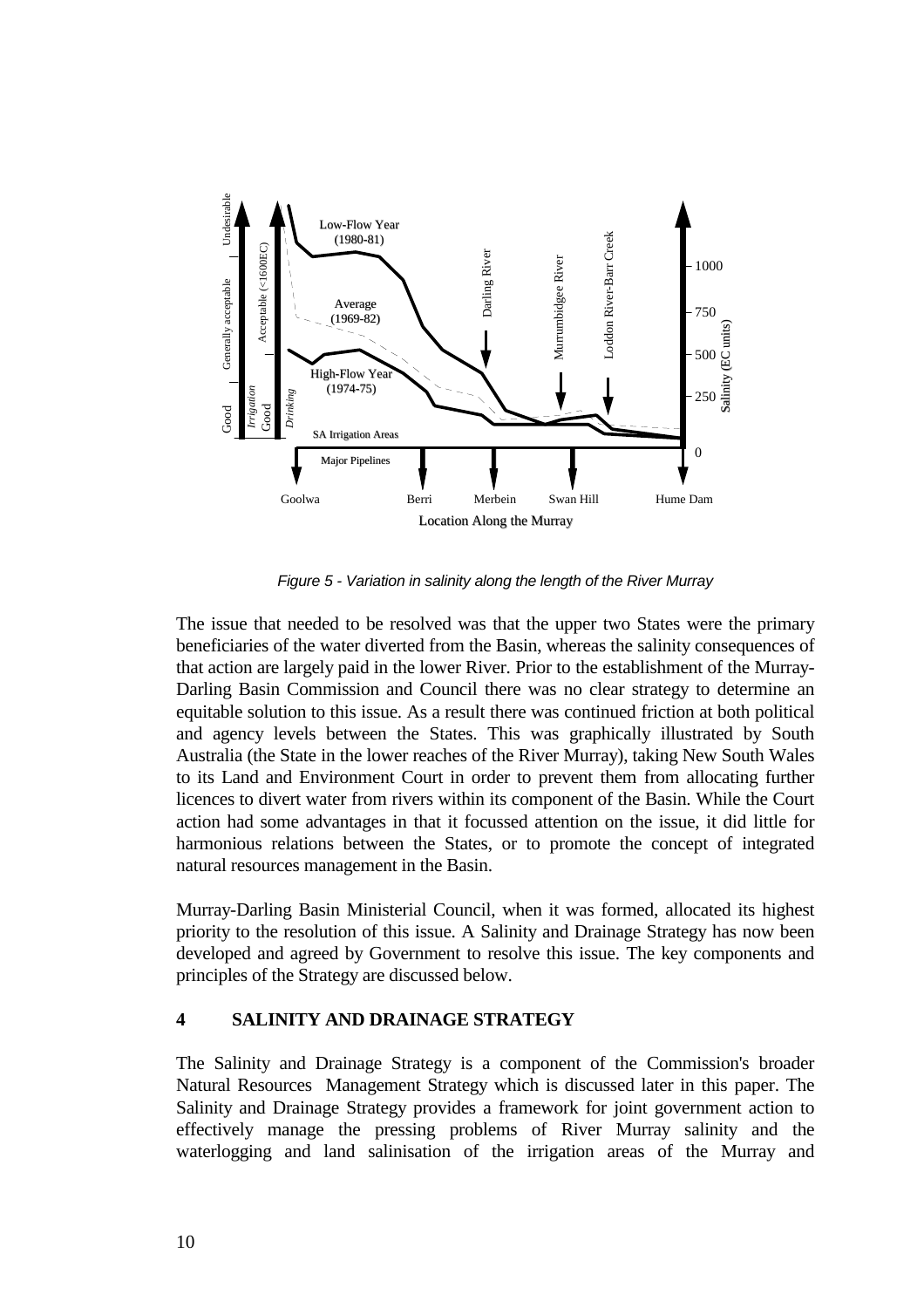Murrumbidgee valleys. These problems are a major threat to both the productive base and the conservation of natural resources of the Murray-Darling Basin.

Without intervention it is estimated that the area of high water tables (ie watertables within 2m of the land surface) will increase to 95 per cent of the total area irrigated within 50 years<sup>3</sup>. The Strategy provides a basis for tackling these problems by reducing river salinity and at the same time providing an opportunity to reduce waterlogging and land salinisation, through a range of land management schemes, some of which involve disposal of drainage water to the river. The resolution of these conflicting objectives is at the heart of the Salinity and Drainage Strategy.

The specific objectives of the strategy are to:

- $\Box$  improve water quality in the River Murray for all beneficial uses e.g. agriculture, environment, urban, industrial and recreation
- $\Box$  control existing land degradation, prevent further land degradation and, where possible, rehabilitate land resources, to ensure their sustainable utilisation
- $\Box$  conserve the natural environment.

The Strategy strikes an equitable balance between the competing needs of river protection and land management. This balance is derived from an economic evaluation of a range of feasible river protection and land management schemes, together with their environmental effects. It is not possible in this paper to describe the extent of those investigations, however, they are detailed in reference Murray-Darling Basin Ministerial Council<sup>4</sup>.

The Strategy sets in place a framework which enables a collaborative effort to tackle these urgent problems and also provides each State with a clear guidance of its obligations and rights. Within this framework, States are able to pursue their internal land and water management programs. The rights and responsibilities of the States are defined by the following key elements of the Strategy:

### **4.1 Baseline Conditions**

- $\Box$  Current salinity levels are to be adopted as the baseline for evaluating responsibility for all future actions which affect river salinity
- $\Box$  Each State will be responsible for its future actions which affect river salinity

### **4.2 Initial Program**

- ! Changes were made to the operation of the Commission's reservoirs that resulted in a 28 EC reduction in river salinity. The 28 EC is represented as the 10 year average of salinity as measured at a town called Morgan in the South Australian reach of the river (refer figure 5). It is used as a useful reference point for measuring salinity as it reflects the economic and environmental consequences of changed river salinity.
- ! The three States and Commonwealth will jointly fund cost effective salt interception schemes to reduce river salinity by 80 EC.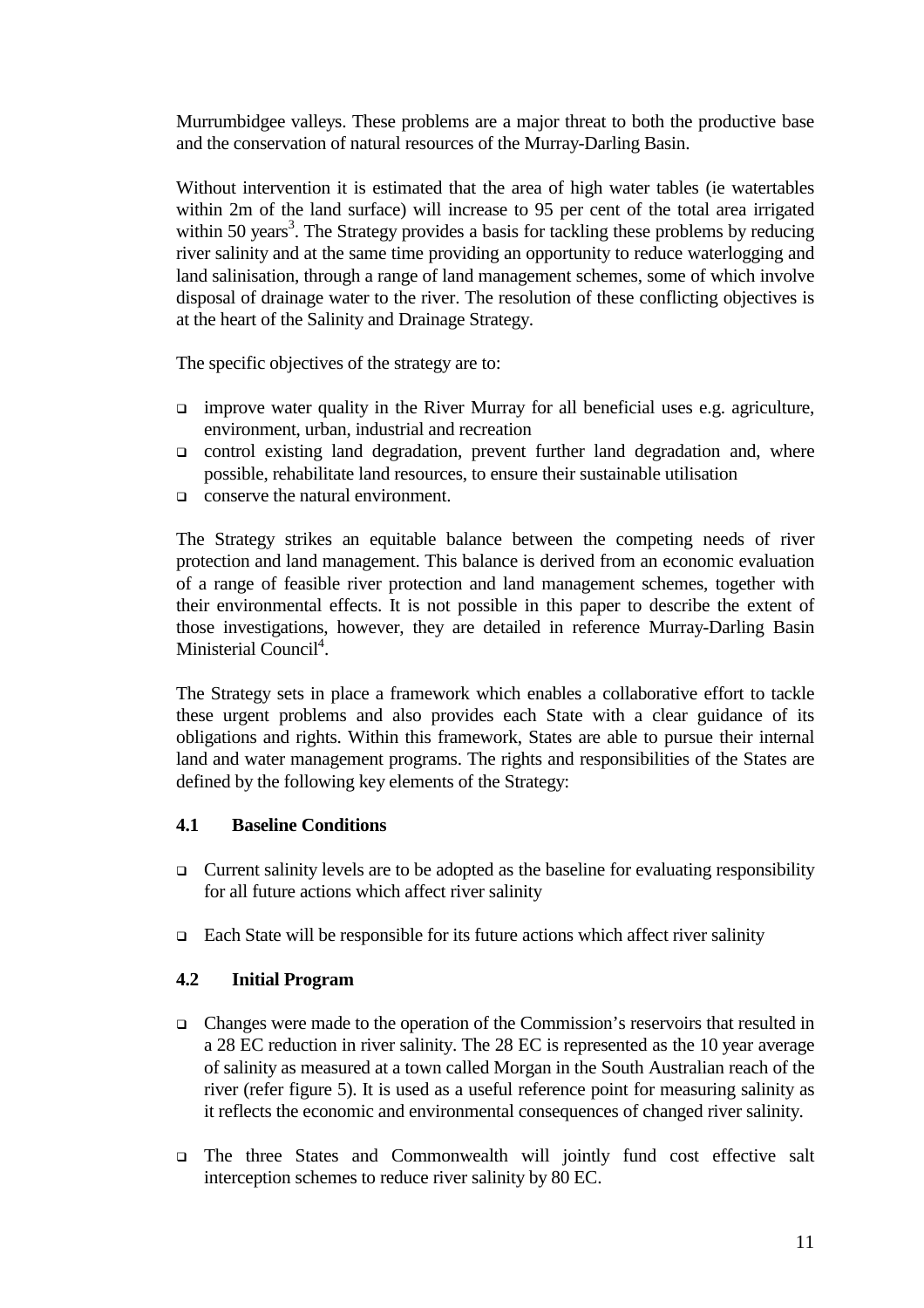$\Box$  The upper States may increase river salinity by up to 15 EC (average salinity at Morgan) as a consequence of joint funding of the salt interception program.



*Figure 6 - Balance Between Salinity Reductions and Salinity Increases*

#### **4.3 Future Program**

- $\Box$  Beyond the joint program of works, States have the option of contributing to the cost of any further schemes that are identified and will receive a salinity credit in proportion to the cost.
- ! River salinity improvements obtained by any other action in one of the States will be credited to that State

#### **4.4 Administration**

- ! The strategy is embodied in a Salinity and Drainage Agreement and is administered by the Murray-Darling Basin Commission
- □ The 15 EC salt credit available to each State is a tradeable right between the States.

The net result of implementing the Salinity and Drainage Strategy will be to reduce River Murray salinity by up to 20 per cent in those reaches of the river where salinities are currently high enough to result in a decline in crop yields. The allocation of salinity credits (15 EC to each of the States), or the right to add more salt to the River Murray within prescribed limits, will enable the States to drain their high value irrigation land. The balance between the salinity reductions and the salinity increases are represented in Figure 6.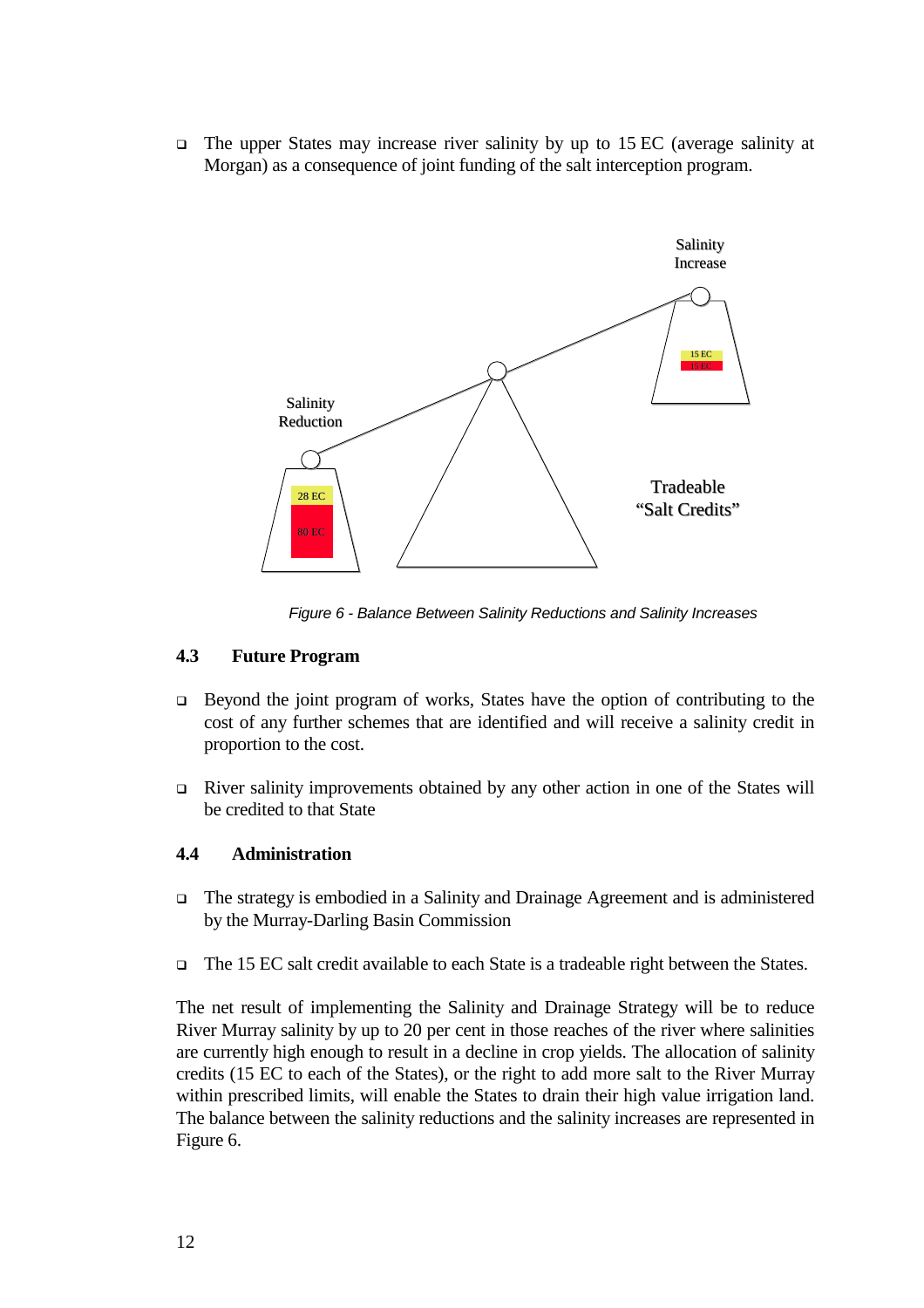As the salinity credits are small in relation to the total demand for salt disposal, each State must pursue an appropriate land and other management strategy to reduce the amount of salt that needs to be disposed of. Since the implementation of the Salinity and Drainage Strategy there has been a significant advancement in the development of community-based integrated resource management plans for irrigation areas. This trend will continue as communities become aware of the significance of their problems and the limited opportunities to address them by transferring them to downstream communities.

### **5 NATURAL RESOURCES MANAGEMENT STRATEGY**

The Natural Resources Management Strategy is the cornerstone of the Murray-Darling Basin Commission and Council's efforts to sustain the natural resources of the Murray-Darling Basin. The Strategy, which was developed over a period of four years, involved a significant consultation phase both within state and federal agencies and with the wider community. The building block for the Strategy was an assessment of environmental resources of the Murray-Darling Basin. This was completed in July 1987 and contained an assessment of the status and options for improved management of these resources<sup>5</sup>.

This study was followed by further work to develop an integrated approach to natural resources management. However, early attempts to develop an integrated strategy failed because of the lack of a delivery mechanism. That is, there was no structured way for the government to deliver an integrated program to the community. A failing with many strategies has been that, while they are able to articulate the right aspirations for the management of the resource, they are not able to deliver the product on ground. In the Murray-Darling Basin the majority of land is freehold and for any strategy to be effective it must be able to provide this group in the community with the knowledge and resources to improve the management of the natural resources under their control. Community involvement and commitment are the key to successful natural resources management.

The Commission and Council adopted this premise and set about developing a strategy which would empower the Community to address local issues in a coordinated and integrated way. Each individual community's action would be a component of the action necessary to improve overall natural resources management in the Basin. The matters and issues considered in reaching this position are discussed below.

### **5.1 Problems Identified**

The problems identified in the Environmental Resources Study<sup>5</sup> and given priority for attention in the Natural Resources Management Strategy<sup>6</sup> are:

- $\Box$  rising salinity levels in soils and streams
- $\Box$  deteriorating quality of water supplies
- □ land degradation, for example, soil erosion and acidification
- □ decline and loss of native vegetation
- $\Box$  loss of native habitats
- ! over-commitment of, and competing demands for, water supplies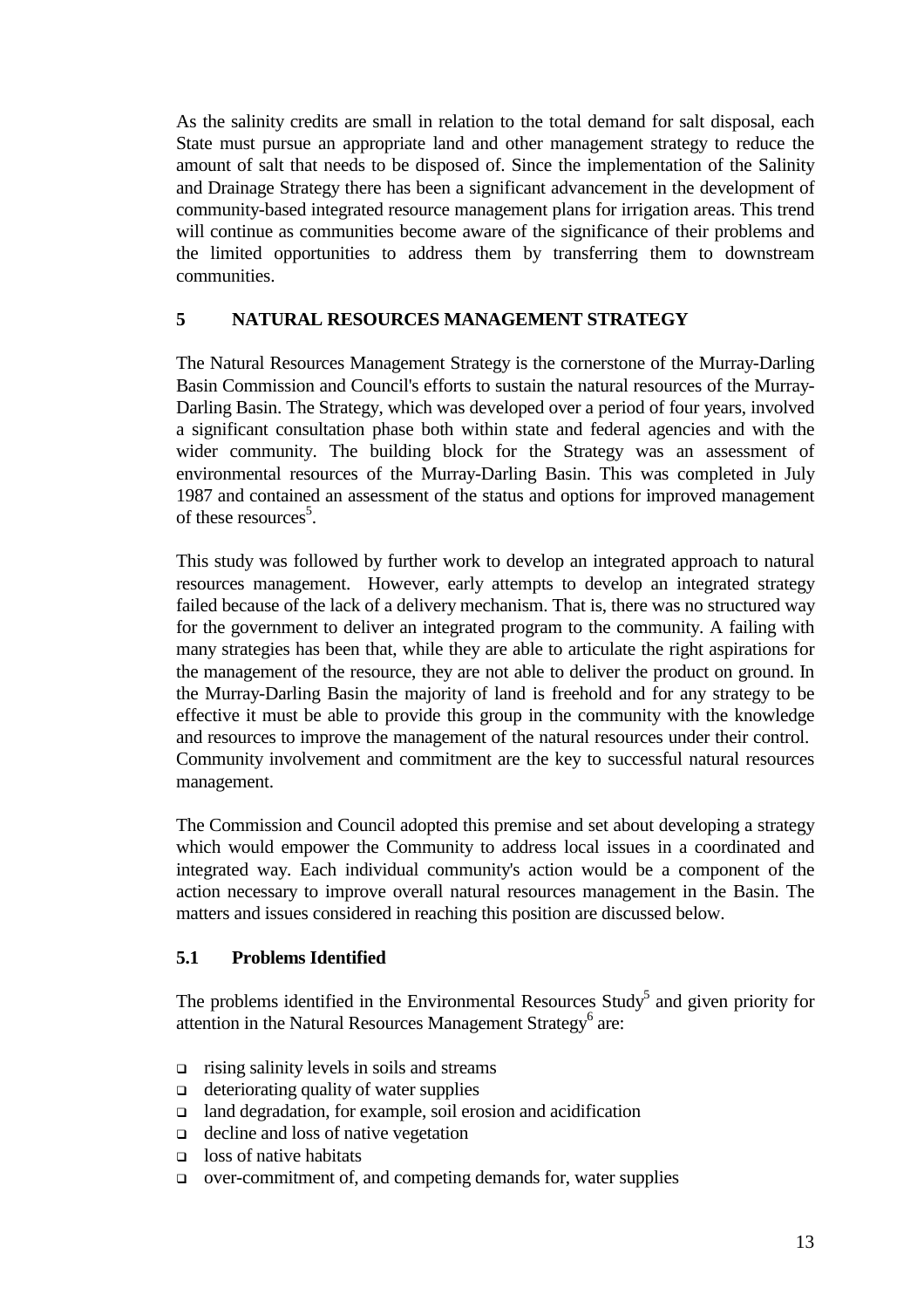! cultural losses (for example, Aboriginal heritage sites).

#### **5.2 Strategic Aims**

To address these issues, the following strategic aims were developed for the Strategy:

- ! prevent further degradation of natural resources
- $\Box$  promote sustainable user practices
- ! ensure appropriate resource use planning and management
- ! ensure a long term viable economic future for the Basin's dependents
- $\Box$  minimise adverse effects of resource use
- $\Box$  ensure self-maintaining populations of native species
- $\Box$  preserve cultural heritage
- □ conserve recreation values
- ! ensure community and government co-operation.

The sheer size of the Basin and its problems means that community and government must co-operate in their efforts to achieve these strategic aims. The essentials of the Strategy are that it:

- $\Box$  relies on the community to lead and participate in the planning and implementation of onground works and measures and to adopt natural resources management practices consistent with sustainable use
- ! provides a coordinated framework for community led action supported by government
- ! identifies responsibilities of the community and government at both Basin and regional levels
- ! seeks to accelerate action through a program of works and measures and community education
- ! provides a mechanism for ongoing planning and review of policy and legislation

The Strategy does not contain a solution for every resource issue, it provides a framework within which such issues may be addressed.

### **5.3 Community Action**

The Strategy provides for the implementation of onground works and measures to be largely the responsibility of individuals and communities. It provides for the recognition or establishment of community groups under the generic heading of `Communities of Common Concern' (CCC). The CCC concept is flexible to cover the range of resource issues that need to be addressed. Some community groups will be small while others will form to tackle larger and more complex issues. The fundamentals for community involvement in the Strategy are for the community to:

- $\Box$  identify local natural resources issues which need management/intervention
- $\Box$  enlist government support funds to complement its own resources for its activities, through the funding program which supports the natural resources management strategy and any other source
- $\Box$  develop and implement action based management plans for its locality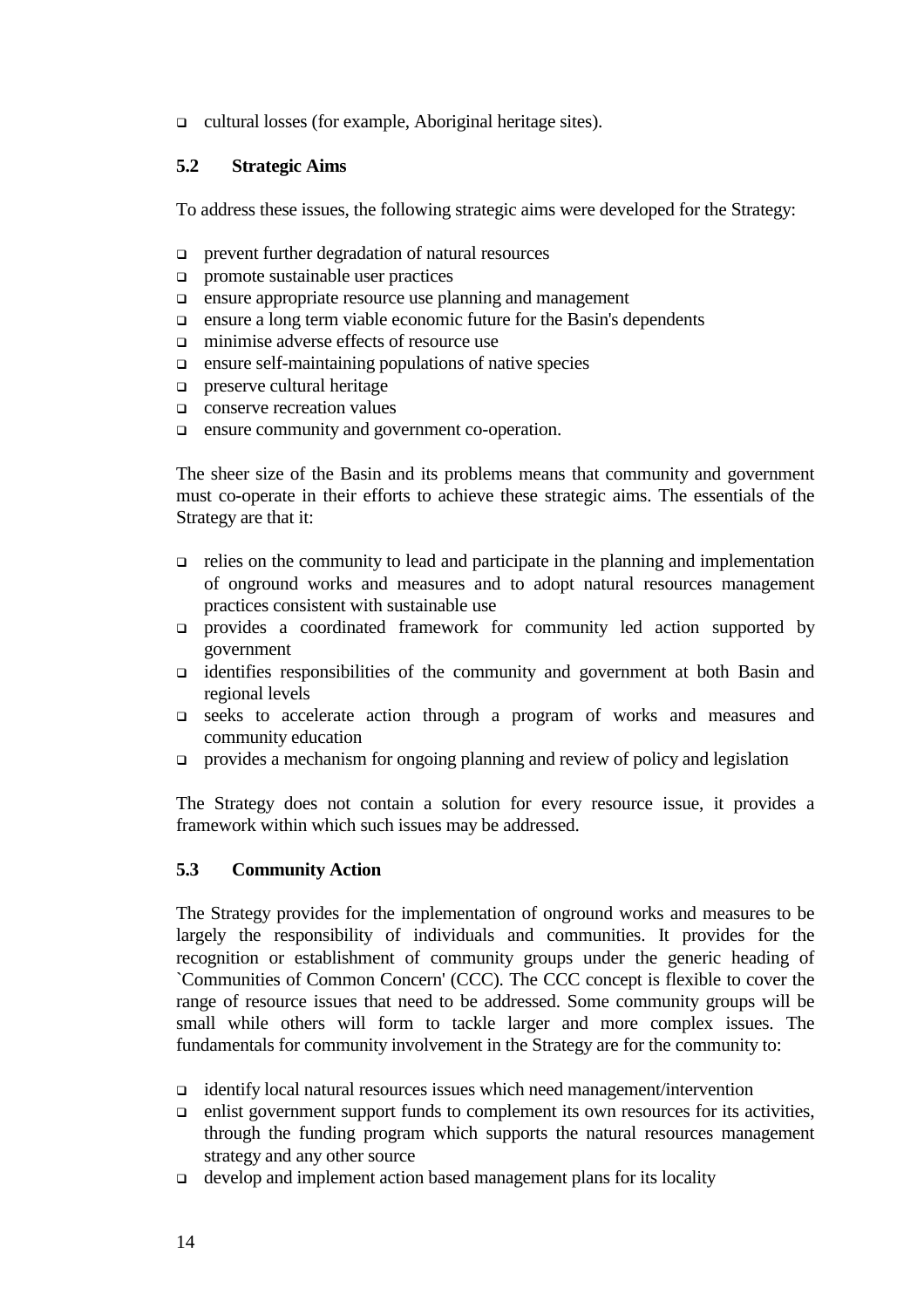- $\Box$  promote the adoption of improved management practices
- $\Box$  communicate to government its aspirations and concerns for the management of natural resources at the local, regional and Basin-wide level.

To support the community-led action, coordinated government action is required to service the needs of the community in the following areas:

- $\Box$  community education and information community understanding of the key issues is necessary to support and encourage landholder activity
- $\Box$  policy and legislative framework government will encourage preferred management practices and discourage inappropriate ones using legislative powers as necessary
- $\Box$  research and investigations to initiate the necessary research and investigations to support the community effort
- $\Box$  to monitor and review implementation of programs to address resource degradation a common basis for identifying, assessing and monitoring resource degradation is required. This will enable the degree of success of the various community groups to be assessed.

The arrangements for the development of community action plans are shown in Figure 7. There are 29 areas where detailed community actions plans have been completed or are nearing completion. There are also over 1000 Landcare Groups working in the Murray-Darling Basin.

These groups work to improve the management of their area by sharing knowledge, carrying out demonstration work and facilitating community involvement. If they need a more detailed plan because of the significance of the issue confronting them, then they move to the arrangement shown in Figure 7.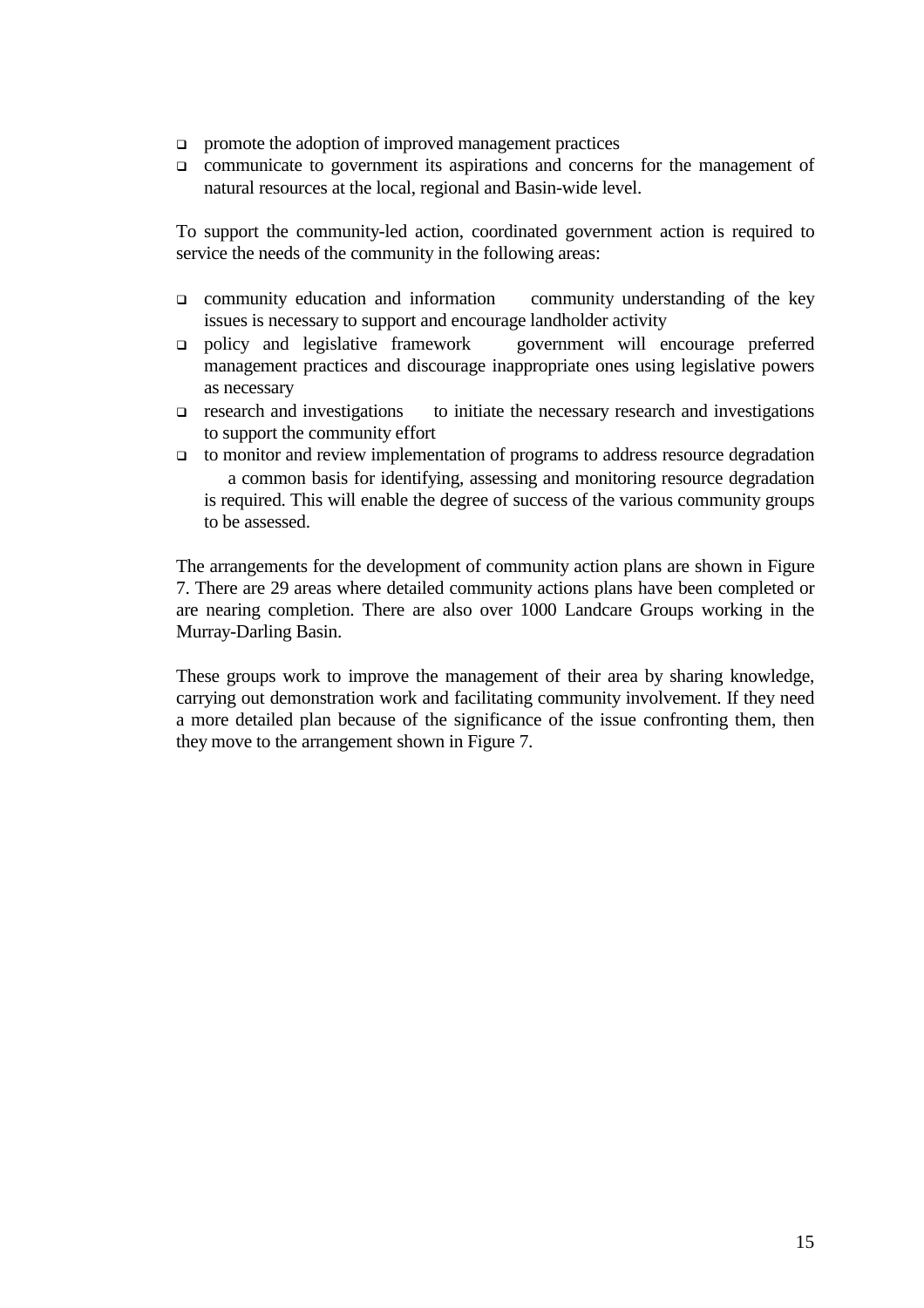

# Arrangements for Development of Community Action Plans

*Figure 7 - Arrangements for Development of Community Action Plans*

# **5.4 Managing the Strategy**

Any strategy requires two key elements for success: one is a delivery mechanism; and the second is the resources to support change. The Natural Resources Management Strategy has been supported by a funding program. Funds are provided for knowledgebased activities and for onground works and measures. Approximately 40 per cent of the funds are directed to the knowledge based activities and 60 per cent to the onground works.

### 5.4.1 Knowledge based activities

Knowledge based activities principally deal with applied research and investigations required either to implement onground works or measures or to develop Basin-wide policy initiatives.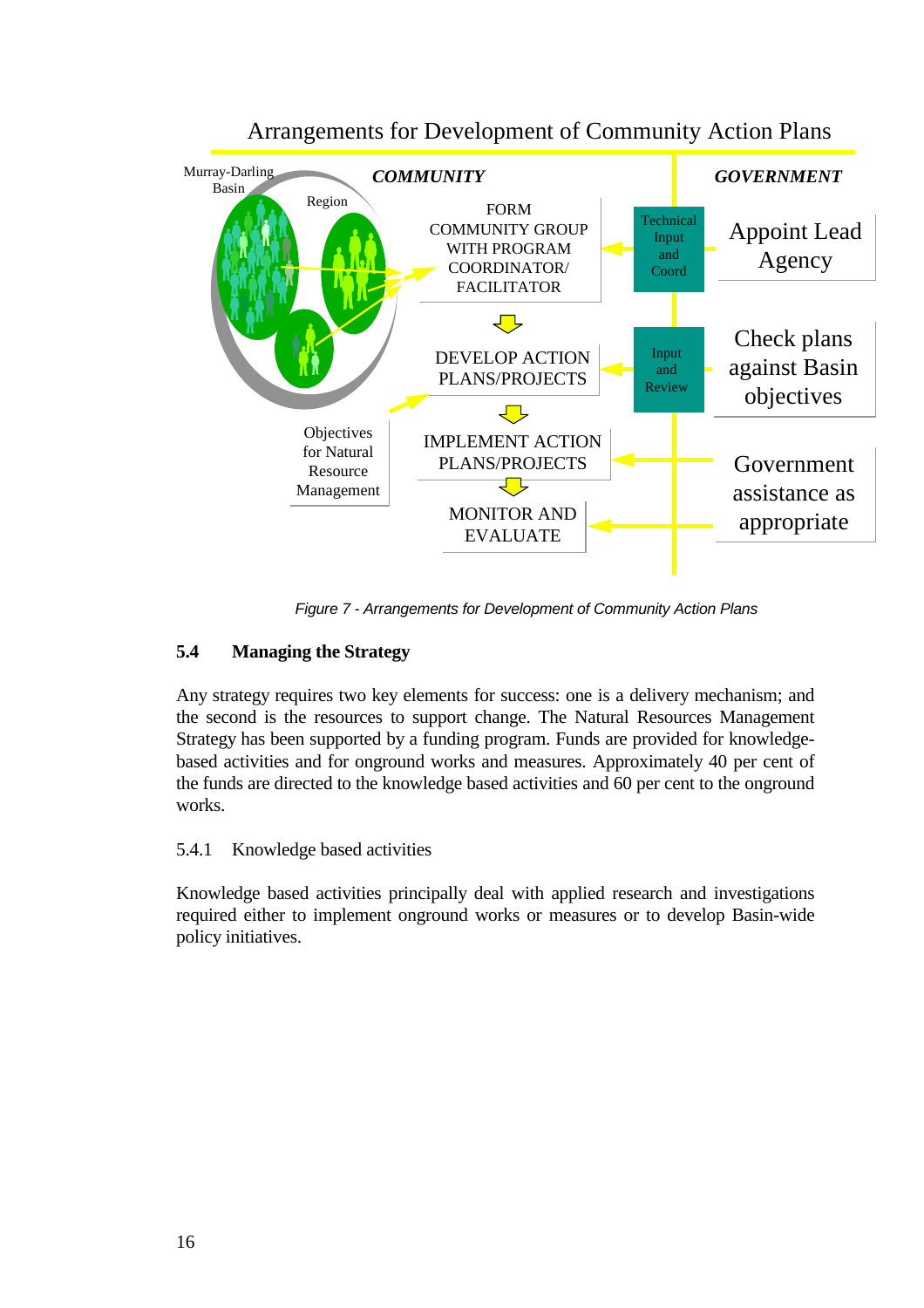The following areas are considered for funding in the knowledge based category:

- $\Box$  aquatic and riverine management
- $\Box$  groundwater management
- □ land and vegetation management
- $\Box$  salinity and drainage
- ! cultural and historic site management
- □ native flora and fauna management
- $\Box$  education and information.

#### 5.4.2 On Ground Works

The programs for on ground works are developed by various community groups and are submitted for review by catchment or regional committees before being considered by the Commission. Guidelines for funding various works and measures are provided to the community. There is an expectation that the program will only fund those works and measures for which there is a perceived community benefit. The majority of funding for works must come from individual land owners.

In the 1994-95 financial year, the total program amounted to about \$22m with \$8m going to the knowledge based component of the program, and \$14m to the onground works and measures.

### **6 THE MOVE TO TRADEABLE WATER ENTITLEMENTS**

#### **6.1 Comprehensive System of Water Entitlements – A Victorian perspective**

Victoria's comprehensive system of water entitlements is based on a bulk entitlement program which deals directly with the allocation of water to authorities and the environment and provides a comprehensive framework for the trading of surface water entitlements.

The Victorian *Water Act* 1989 is the legislative framework which enables water entitlements to be clearly defined and provides the statutory basis for environmental allocations.

Water may be allocated through the bulk entitlement provisions of the *Water Act* 1989 or via the licensing provisions. In each case clear tradeable volumetric entitlements to water are established.

Bulk entitlements replace the previous ill-defined bulk rights to water and define the relationship between the Crown, bulk entitlement holders, users, and the environment.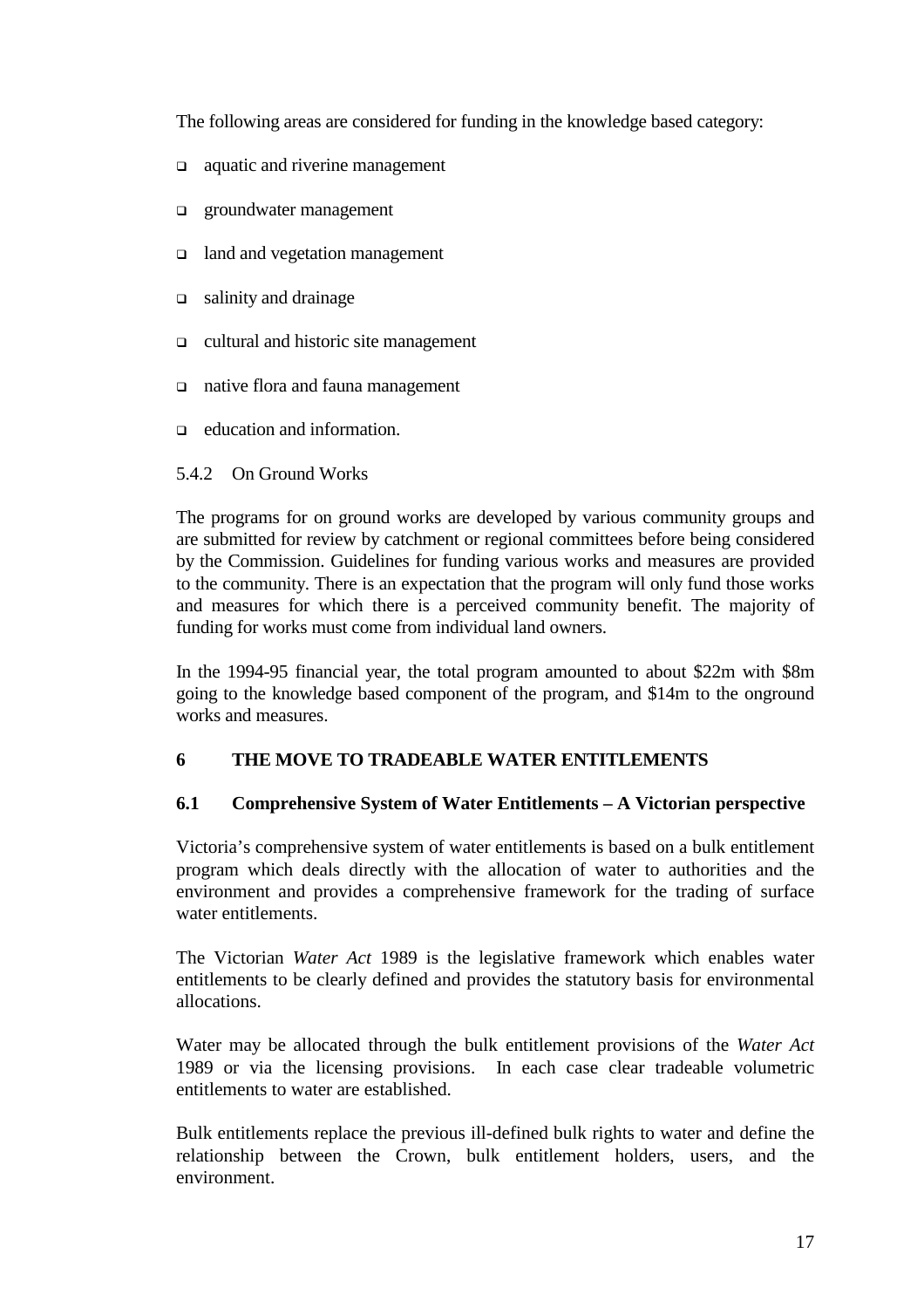The process by which bulk entitlements are established is complex, with some systems requiring up to three years of public consultation with stakeholders before the entitlement is finalised. Once established, bulk entitlements are explicitly available from a specified location and source; have an exclusive share granted to the authority and no other authority; are tradeable; and are enforceable at law through proper monitoring and policing arrangements.

The bulk entitlement program ensures secure water property rights, separate from land title, are in place. The program also enables the provision of water for the environment, either by establishing bulk entitlements for the environment or by imposing conditions which specify an environmental flow regime on entitlements held by other authorities. This program has reached the stage where flow sharing arrangements at approximately 70% of the diversion sites across the State have been negotiated and agreed with stakeholders. At the vast majority of sites this has resulted in improved environmental outcomes. Formal bulk entitlements are being progressively granted and regulatory systems, to monitor and manage the entitlement system, including water trading, are being implemented.

Licensed diversions from unregulated waterways are not included within the bulk entitlement regime. Instead the Minister has the power to issue licences. This power has been delegated to the rural water authorities. The licences provide a tradeable entitlement to water. Licensed diversions on unregulated waterways account for approximately 5 percent of water diverted.

#### 6.1.1 Water Trading

In terms of water trading, both licences and water rights have been temporarily transferable since 1989. Victoria introduced permanent transfers of water rights in 1991/92 and now has an active water market which enables water to move to its highest value use.

With the Victorian *Water Act's* sound property rights system in place, water trading is already starting to play an ever-increasing role in agricultural production. In 1997/98 many irrigators only coped with the low allocations of water by turning to the water market. This prompted record levels of water trading with permanent transfers up to 20,000ML and temporary transfers of up to 250,000ML.

Water trades may occur through direct farmer to farmer transactions, through a water broker or via a water exchange. In response to requests from its customers, Goulburn-Murray Water established a water exchange dealing in temporary transfers in September 1998. The exchange handles temporary transfers across all northern Victoria. It accounts for about 10 percent of the water traded but plays a very important role in providing price information to the market.

As water markets are already operating successfully for a large part of the State, the main issue that needs to be considered is whether the metropolitan industry's structural arrangements would enable gains from water trading.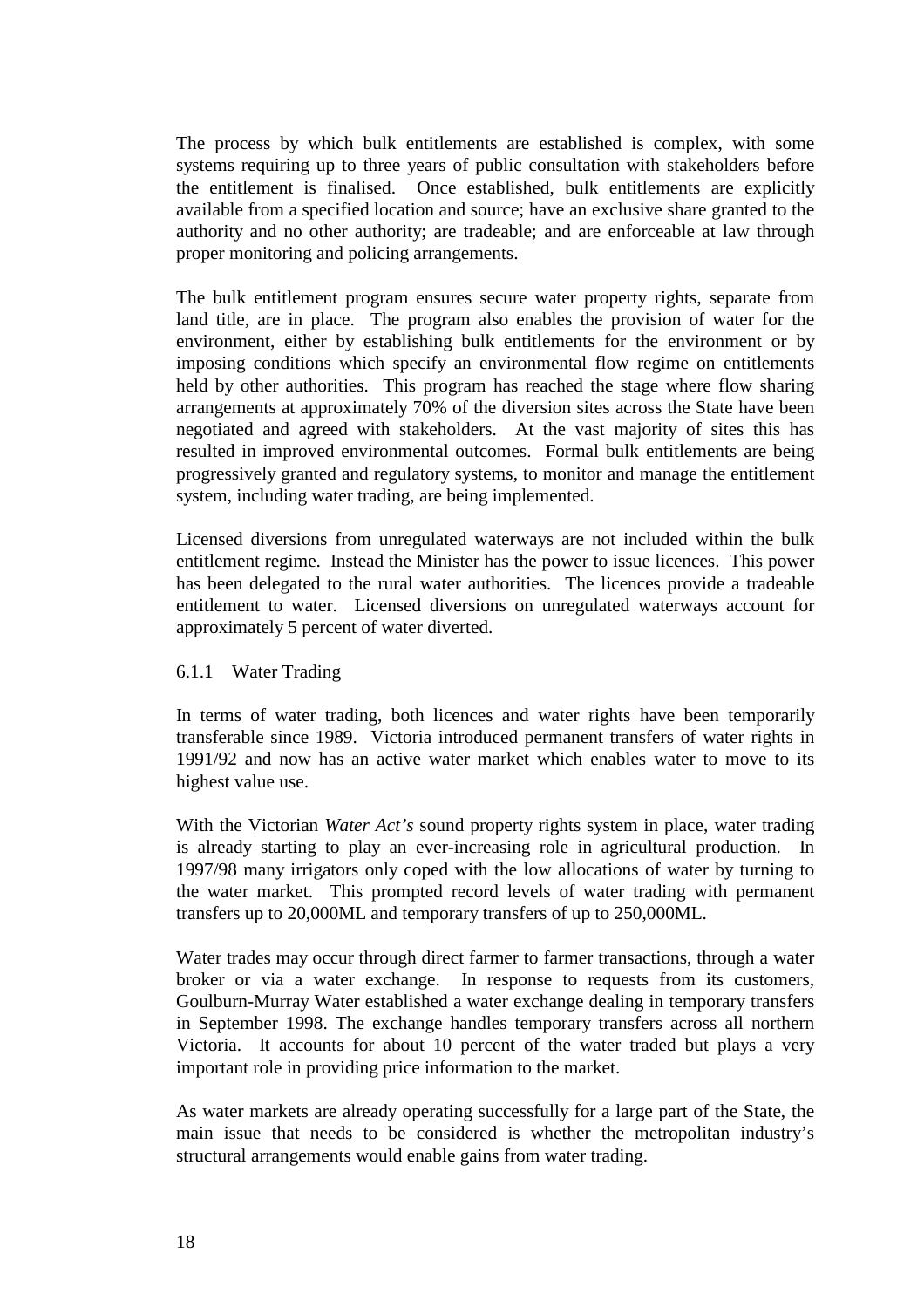The Water Reform Unit, together with the Department of Natural Resources and Environment, has established a Tradeable Water and Entitlements Project to carry out this study.

While temporary interstate trade has been possible since 1995, Victoria is an active participant in the MDBC's pilot project, confined to high-security licences between Nyah and the Barrages, which has now processed 27 permanent interstate trades. Victoria is keen for the project to be expanded and is currently working with its interstate trading partners, through a MDBC working group, in an effort to resolve cost recovery and security of supply issues which need to be addressed before the project can be extended.

#### 6.1.2 Water for the Environment

The Victorian *Water Act* 1989 requires the Minister to consider the environment when making water allocation decisions.

As discussed above, the bulk entitlement program enables the provision of water for the environment in regulated systems either by establishing bulk entitlements for the environment or by imposing conditions which specify an environmental flow regime on entitlements held by other authorities.

This method of providing water for the environment has been successful to date because the negotiation between stakeholders, undertaken as part of the bulk entitlement conversion process, ensures that environmental managers, irrigators, water authorities and other groups have been consulted and agree before the entitlement is finalised.

There is recognition by the irrigators of their dependence on healthy rivers to sustain their business and therefore, of the need to provide water for the environment.

It should be noted that in 90% of these negotiations, some improvements to environmental flow regimes were achieved. For example, the environmental flow regime specified in conditions on the bulk entitlement held by Goulburn-Murray Water for Lake Eildon provided an increase in minimum daily flows from 120ML/day to 250ML/day and a flushing flow of 80 000ML in November for wetland watering.

On unregulated rivers, not covered under the bulk entitlement program, the management of diversions will be undertaken through the development and implementation of streamflow management plans (SMPs). SMPs will establish environmental objectives, immediate and, where necessary, long term environmental flow provisions, mechanisms to achieve long term environmental flows provisions, rostering rules, trading rules, and rules covering the granting of any new licences.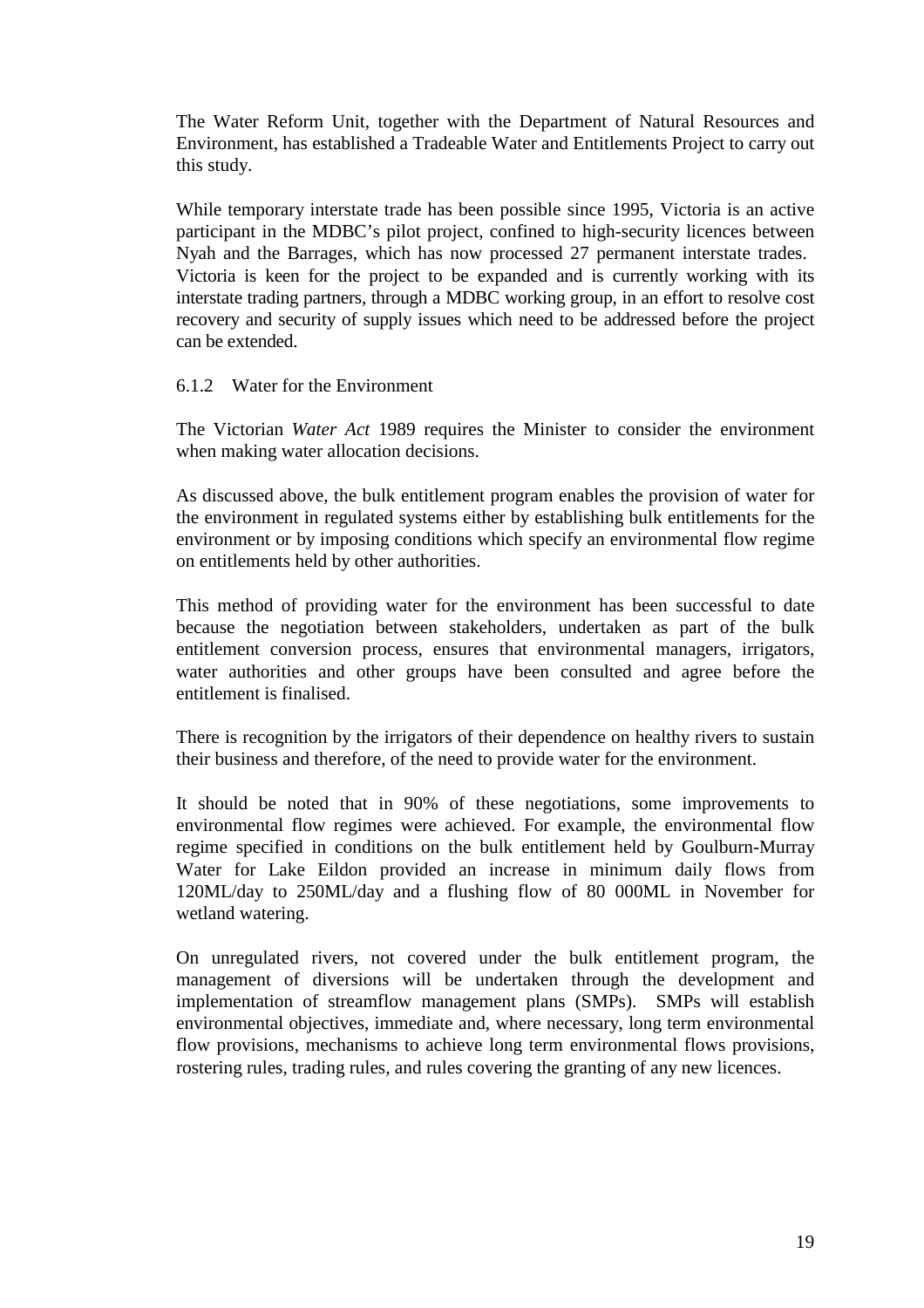River Restoration Plans (RRPs) will be developed for rivers where the environmental provisions made through the Bulk Entitlement process are considered to be insufficient to meet environment objectives. RRPs will build on the current environmental provisions. They will set clear environmental objectives, set priorities for any additional water, identify mechanisms to provide additional water, identify complementary instream and riparian habitat works that will maximise environmental gains and establish agreed cost sharing for implementation.

In addition to the bulk entitlement conversion process, SMPs and RRPs, there is the opportunity for any further water rights that are required for environmental purposes to be acquired through market mechanisms with cost sharing to be determined by government. Conversely, where there is an entitlement for the environment it can be, and in some cases has been, traded temporarily.

Both the bulk entitlement program and the provision of water for the environment highlight that significant investment in administrative arrangements, including technology, metering, telemetry, etc commensurate with managing a very valuable finite resource is required before the benefits of the COAG reforms can be realised.

#### 6.1.3 Groundwater

Victoria controls the extraction of all groundwater through a rigorous statutory volumetric licensing process. The construction of all groundwater bores including production and investigation bores is also subject to a licensing process. Licensed drillers must construct all groundwater bores.

Victoria has identified over 50 groundwater management areas in the State where there is a potential for groundwater development or where groundwater development has already occurred.

The sustainable yield of the aquifers in these Areas has been quantified, as has the volume of groundwater allocated to users. Within these areas a Permissible Annual Volume (PAV), which is the optimum level of allocation, has been set to reflect the sustainable yield of the aquifer.

Victoria's groundwater management regime is based on sustainable development through the establishment of community driven Groundwater Management Plans. The need to develop Groundwater Management Plans is determined by demand on the resource. When resource commitments reach 70 per cent of the PAV, groundwater community management groups are established and more intensive management is triggered.

Victoria has developed an Implementation Program, detailing the priority work programs for bulk entitlement conversions, Streamflow Management Plans, River Restoration and Groundwater Management.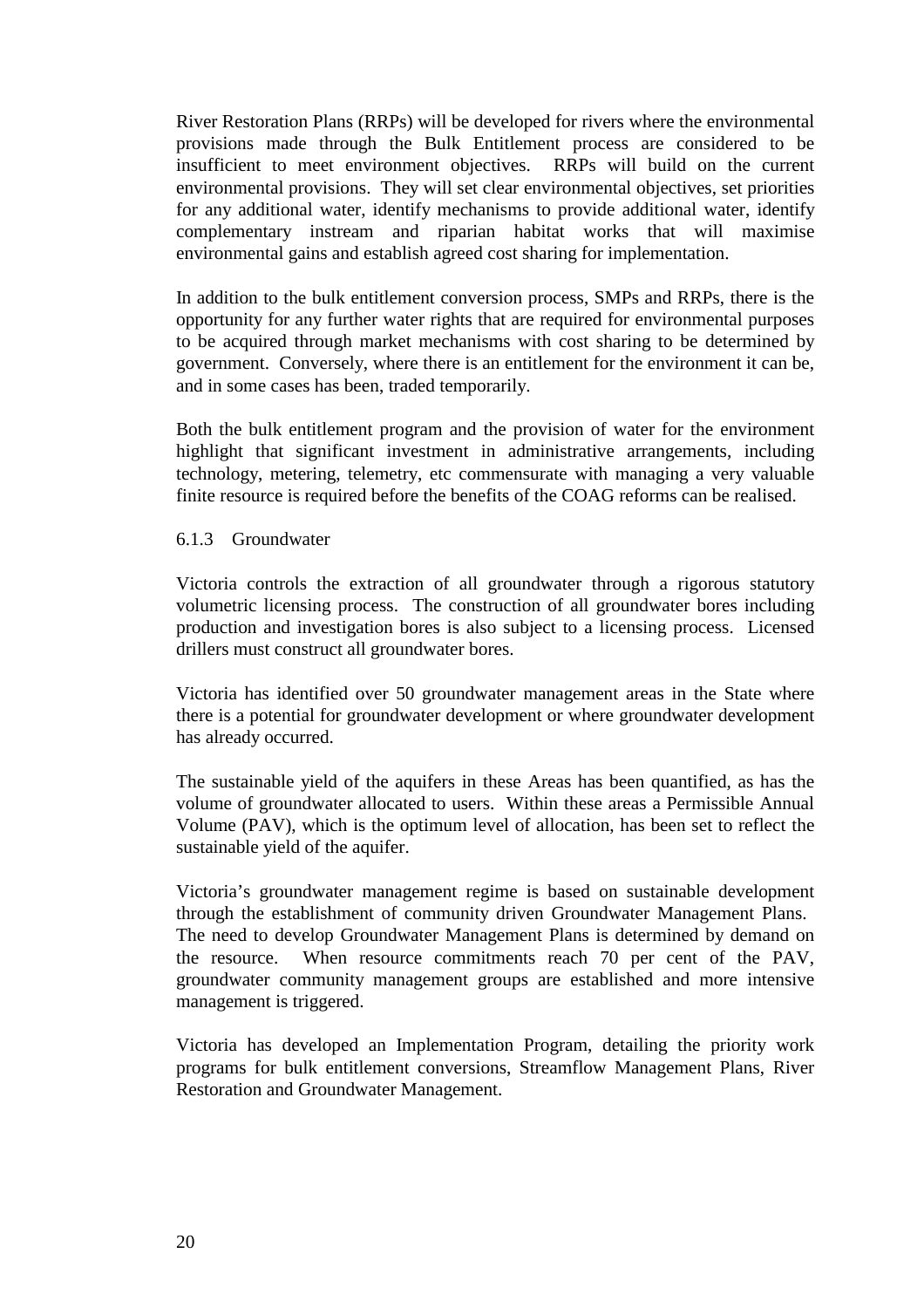# **7 THE FUTURE**

Co-operation and co-ordination between individuals, communities and governments is crucial if Natural Resource Management on an integrated catchment basis is to be a success. The Natural Resource Management Strategy has been in operation for four full years and all those involved have been heartened by the community acceptance and enthusiasm for the concept. However, the Strategy is a dynamic initiative and needs to be progressively refined and refocussed as priorities change and knowledge is improved.

In developing any natural resource program, the overriding consideration must be service delivery and a recognition of the fact that resolution of the current range of natural resource issues in front of us will take many decades to address. There is no short-term program or policy response to the range of problems that confront us. We must establish mechanisms that enables stable long-term support to be provided to communities. While this may not be attractive to bureaucrats and politicians who want a quick fix or another glittering initiative, it is nevertheless the fact.

The future is integrated natural resource management, the Community is currently demanding it, the challenge is to deliver it.

# **8 CONCLUSION**

In summary, I believe that the Murray-Darling Basin Initiative is a successful example of Integrated Catchment Management working on a very broad scale towards a sustainable future. The factors that will aid the success of the initiative are:

- $\Box$  A stable institutional framework
- $\Box$  A sound knowledge base
- Integration across:
	- natural resource issues
	- jurisdictions
	- **EXECUTE:** research/policy/implementation
- $\Box$  Strong community participation